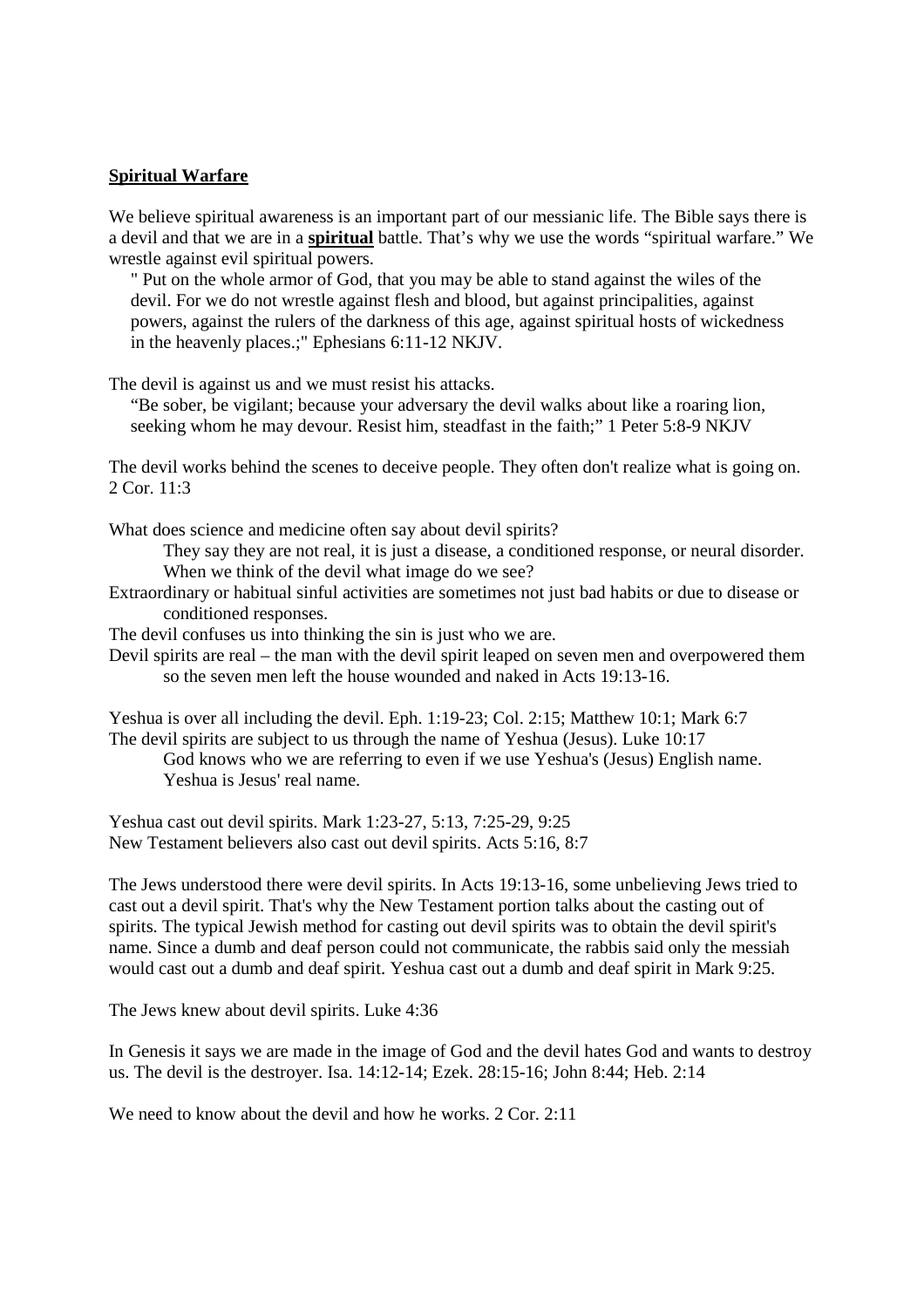Magic (not talking about slight of hand or trickery) and sorcery are backed by devil spirits. The Bible tells us not to practice these things. Deut. 18:9-12; Zech. 10:2; Acts 19:19.

Sin (not following God's commandments) is backed by devil spirits. The devil tries to influence people and sometimes give people suggestions. If a person gives place to the devil, the devil can control a person in certain areas of their life. For example, if a person lies a lot, a lying spirit can influence or even control that person and make them lie. The same is true for sexual sin or other sins.

The Bible says we shouldn't allow the devil a place in our lives; live good lives. Eph. 4:26-32 We need to be careful with unforgiveness and divisive attitudes. Romans 16:17 We need to watch our attitudes and what we say to ourselves. 2 Cor. 10:3-5:

"For although we do live in the world, we do not wage war in a worldly way; because the weapons we use to wage war are not worldly. On the contrary, they have God's power for demolishing strongholds. We demolish arguments and every arrogance that raises itself up against the knowledge of God; we take every thought captive and make it obey the Messiah."

The devil is the destroyer. Isa. 14:12-14; Ezek. 28:15-16; John 8:44; Heb. 2:14; Rev. 12:9 The devil is a deceiver. 2 Tim. 4:1-4; 1 John 4:1; 2 John 1:7

If believers don't resist the devil they can be influenced and even controlled by the devil. Some argue that possession means they are owned – the devil doesn't own anyone, but believers and unbelievers alike can give themselves over to behaviors that the devil can control; these are called strongholds.

We can break demonic strongholds. Dan. 10:1-21; John 8:36; John 17:15; 2 Cor. 10:4-5; Eph. 6:1-13; James 4:7-8; 1 Peter 5:8-11

We have victory over the devil through Yeshua.

"Having disarmed principalities and powers, He made a public spectacle of them, triumphing over them in it." Col 2:15 (NKJV)

"No temptation has overtaken you except such as is common to man; but God is faithful, who will not allow you to be tempted beyond what you are able, but with the temptation will also make the way of escape, that you may be able to bear it." 1 Cor 10:13 (NKJV)

In Acts 19:13-16, even though they called on the name of Yeshua, they did not believe in Yeshua. The power is not there outside of a believing relationship with Yeshua. There is something else that we can learn from this.

\* We must believe and trust in Yeshua.

\* We must also be willing to take action on our own and fight – we should have holy contempt to resist the devil. The person being prayed for should be fed up with the devil and not want to sin any more or be controlled any more).

We have authority and power through Yeshua and we each must stand and fight spiritually. Eph. 6:10-13 NKJV: